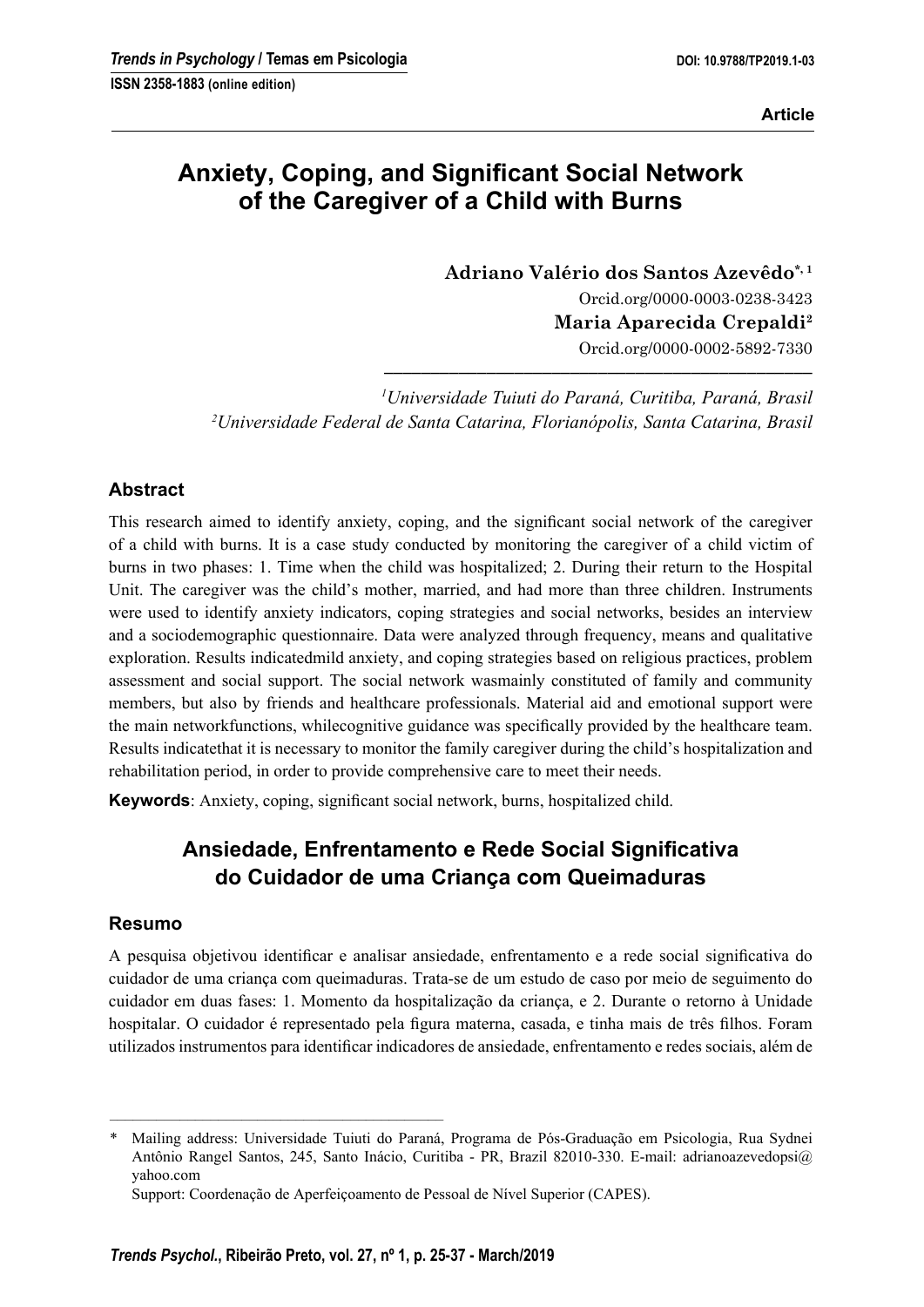entrevista e questionário sociodemográfico. Os dados foram analisados por meio de frequência, médias e exploração qualitativa. Os resultados mostraram que a ansiedade apresentou um indicador leve, as estratégias de enfrentamento foram focalizadas nas práticas religiosas, no problema e suporte social. As redes sociais foram constituídas prioritariamente por pessoas da família e integrantes da comunidade, além de amigos e equipe de saúde. Ajuda material e apoio emocional foram as principais funções da rede, e a função de guia cognitivo foi específica da equipe de saúde. Os resultados evidenciam a necessidade de acompanhar o cuidador familiar durante o período de hospitalização e reabilitação da criança para que se torne possível oferecer atenção integral às suas necessidades.

Palavras-chave: Ansiedade, enfrentamento, rede social significativa, queimaduras, criança hospitalizada.

## **Ansiedad, Afrontamiento y Red Social Significativa del Cuidador de un Niño con Quemaduras**

#### **Resumen**

Esta investigación tuvo como objetivo identificar y analizar la ansiedad, afrontamiento, y rede social significativa de cuidador de un niño con quemaduras. Es un estudio de caso realizado por el cuidador siguiendodos fases: el momento de la hospitalización del niño, y durante el retorno a la unidad hospitalaria. El cuidador está representado por la madre, figura casado, y tenía más de tres hijos. Instrumentos se utilizaron para identificar indicadores de ansiedad, estrategias de afrontamiento y las redes sociales, así como entrevistas y cuestionario sociodemográfico. Los datos se analizaron por frecuencia, medio y estudio exploratorio. Los resultados mostraron que la ansiedad es indicador leve, las estrategias de afrontamiento se han centrado en la práctica religiosa y el apoyo social. Las redes sociales se formaron por personas de la familia, y miembros de la comunidad, así como amigos y equipo de atención médica. Asistencia material y apoyo emocional fueron las principales funciones de la red, y la función cognitiva fue guía específica del equipo de salud. Los resultados muestran la necesidad de vigilar el cuidador familiar en el proceso de tratamiento y rehabilitación del niño, por lo que se hace posible ofrecer una atención integral a sus necesidades.

**Palabras clave**: Ansiedad, afrontamiento, rede social significativa, quemaduras, niños hospitalizados.

Child Health Psychology has highlighted that the caregivers of children show emotional and behavioral changes in the context of hospitalization (Barros, 2003; Carnier, Rodrigues, & Padovani, 2012; Chorney&Kain, 2010; Coyne 2006; Crepaldi, Rabuske, & Gabarra, 2006). In the case of those responsible for the care of children with burns, such changes are aggravated due to their concerns and guilt (Bicho&Pires, 2002; Cella, Perry, Poag, Amand, & Goodwin, 1988; Ferreira, 2006). In this sense, it is necessary to focus on the experiences of caregivers of hospitalized children, considering the singularities of their experiences.

Family caregivers of hospitalized children with burns show higher indicators of psychological distress, the most severe form of stress, when compared to samples from other pediatric contexts (McGarry et al., 2013). Scientific research has highlighted the emotional changes experienced by caregivers of children with burns: anxiety, depression, and posttraumatic stress (Bakker, Maertens, Van Son, & Van Loey, 2013). Anxiety, in particular, involves concerns about potential events in the future, leading to physiological changes, thought content ideations, and a variety of behavioral reactions, such as avoidance (American Psychiatric Association [APA], 2014).

In burn units, family caregivers experience anxiety and changes in relational dynamics, which come from the critical pain phase (Hall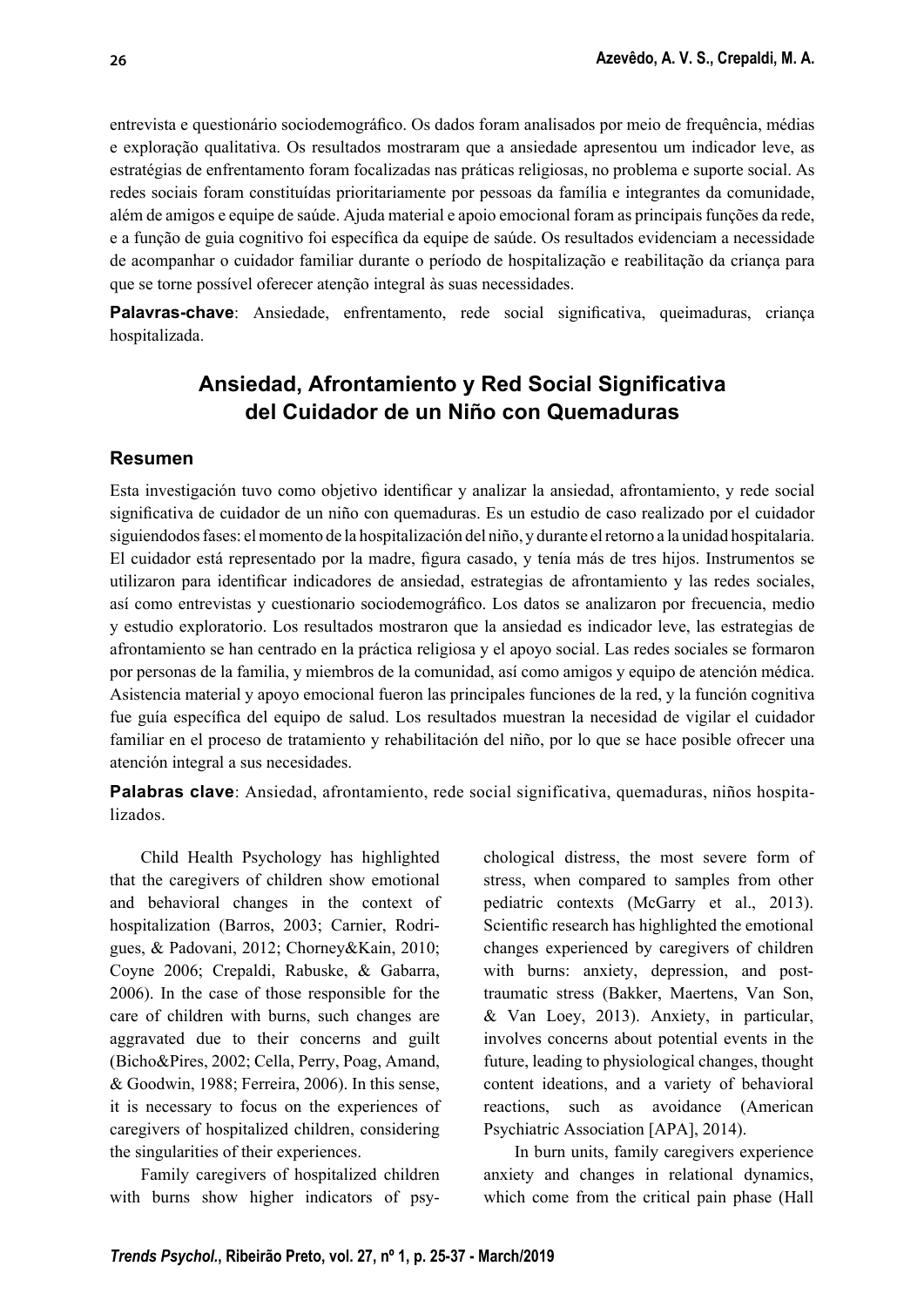et al., 2006; Stoddard et al., 2002), because in the first days of hospitalization the environment is considered threatening and hostile due to invasive procedures that cause painful sensations. Since parents' empathy towards the child is intense, the suffering experienced is similar to, or greater than the child's (Kazak et al., 2006; Langeland & Olff, 2008), especially in cases of severe burn injuries involving risk of death and a series of complications related to the child's physiological changes that require special attention from the health team.

There is a consensus among authors (Bakker &Walstra, 2013; Landolt, Buehlmann, Maag, &Schiestl, 2009; McGarry et al., 2015) that the occurrence of burns and the need for hospitalization during treatment is traumatic when compared to other pediatric injuries, as it causes intense suffering for the child and the caregiver. It is a complex task for the caregiver to cope with the situation and provide confidence to the child, considering that in times marked by stressful situations, caregivers tend to cope using their personal and social resources.

The term coping refers to the strategies used by individuals to face stressful situations, these involve focusing on the problem, aiming at modifying or controlling the stressful event; on emotions, aiming at emotional regulation; on social support, through the assistance received from people close to them (Folkman, 2011; Lazarus & Folkman, 1984); and on religious practices (Folkman, 2011). Cognitive assessment of the situation, which occurs through threat, damage or challenge, is the key element to determine the type of strategy to be used (Folkman, Lazarus, Dunkel-Schetter, De Longis,  $&$  Gruen, 1986), considering that first it is necessary to identify the relationships between the individual and the environment, the way interpretations are attributed to the events, and the situations considered stressful.

Particularly under stressful circumstances, the support offered by significant social networks influences the way the person copes with the situation, especially in the context of hospitalization in burn units, due to the changes in family caregivers' social relations network

(Gawryszewski et al., 2012). Social relationships considered significant for the individual, such as interactions with family members, work, community, and health service people, are characterized as significant social networks (Sluzki, 1997), because these interactions allow for the strengthening of interpersonal bonds.

It is possible to infer that integrated and participative social networks contribute to the provision of support and represent a protection factor for the individual, since the perception of safety assists in the management of crises that generate anxiety. In this context, Dabas (1993) establishes relationships between social networks and coping strategies, and considers that the support received broadens the possibilities of coping.

 It is evident that there is a relationship between anxiety, coping and social networks, because when perceptions of threat, damage or challenge are attributed to events, the individual tries to use coping strategies. Studies on anxiety (Bicho&Pires, 2002; Kent, King, & Cochrane, 2000; Phillips & Rumsey, 2008; Thompson, Boyle, Teel, Wambach, & Cramer, 1999) and coping (Suurmond, Van Loey, Dokter, & Essink-Bot, 2011) regarding family caregivers of children with burns has been poorly discussed in researches, and case studies have emphasized the effects of psychological interventions aimed at children (Azevêdo&Trindade, 2011; Walker & Haley, 1980). There is a lack of studies on social networks in burn units, which was determined through searches in national and international databases – Bireme, Scopus, Medline, ScienceDirect and PsycInfo. What has been studied is social networks in general pediatrics units (Menezes, Moré, & Barros, 2016).

Case studies with the caregiver of a hospitalized child make it possible to expand the possibilities of research, contribute to the understanding of psychological and social aspects, and determine forms of intervention to be implemented in order to guarantee the integrality of care. This article aims to identify and analyze anxiety, coping and the significant social network of the caregiver of a child with burns.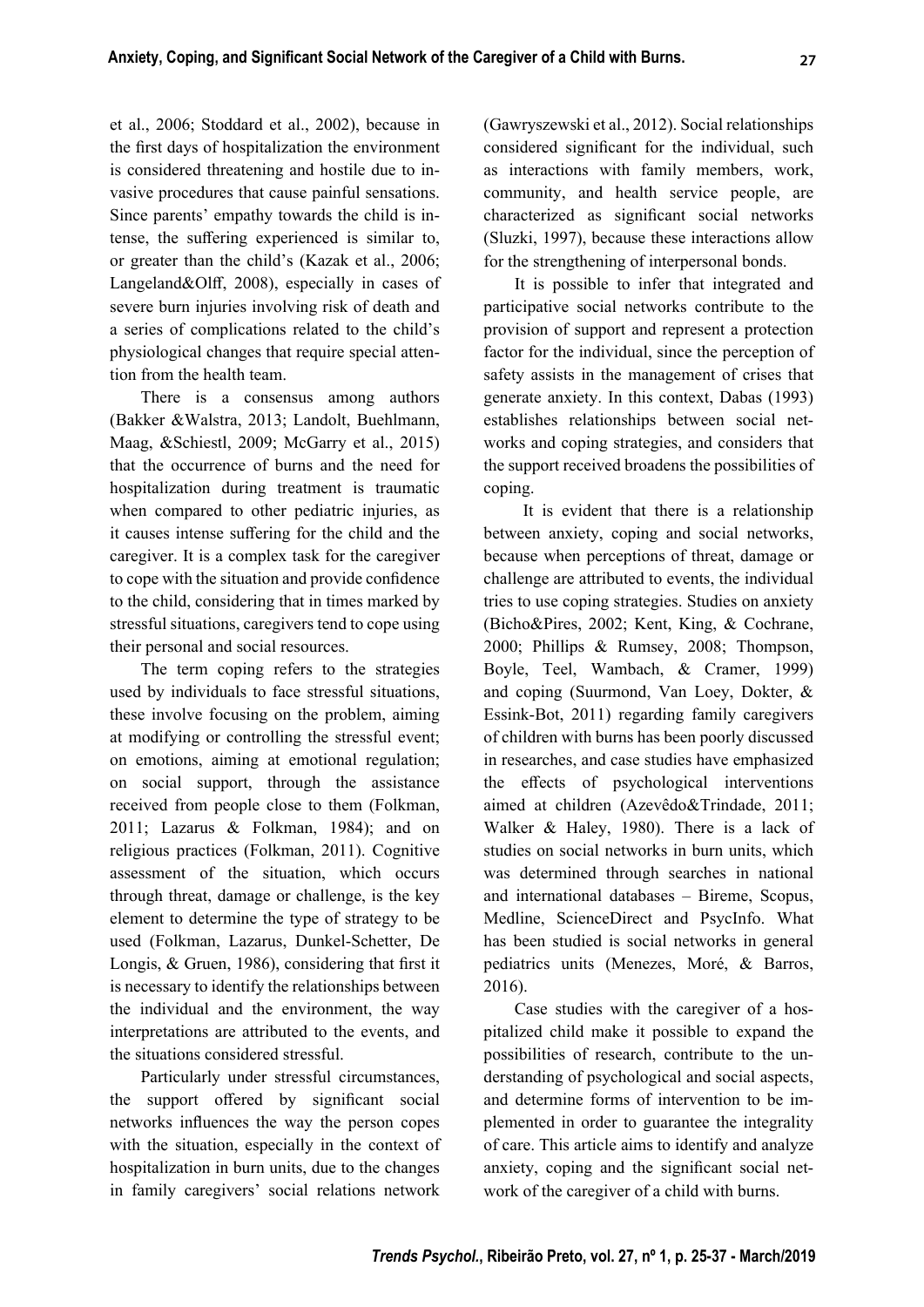#### **Method**

This is a case study, which according to Yin (2004) is a design that seeks to investigate through techniques and procedures that allow the analysis of specific points within a theme. The study was conducted with a family caregiver of a child with burns, and the followup was divided in two phases: 1. Moment of hospitalization of the child (second month), 2. Return of the family to the Burn Unit to perform a functional surgery of the child (one year and three months after the occurrence of the burn). The study was carried out in the Burn Unit of a public hospital located in the South of Brazil. The severity of the burn situation and the suffering experienced by the child and the caregiver were the criteria for the selection of the participant in this research.

## *Participant*

The caregiver of the child with burns was the mother, 35 years old, who lived in the interior of the state, married, pregnant, and had five children. She was unemployed, had incomplete primary education, and the monthly family income came from her husband. The caregiver did not have any experience in accompanying children in hospital settings.

The child is male, was 9 years old at the time of admission, and was a user of the Psychosocial Care Center for Children and Adolescents (CAPSi) since the age of 7, due to irritability and aggressive behavior. He had burns from a domestic accident caused by exposure to a flame of fire, characterized as severe 2nd and 3rd degree burns (large burn) that reached the upper (including face) and lower regions of the body. The child was hospitalized for three months and underwent invasive procedures for the treatment of burns, including graft surgeries to restore the injured area.

#### *Instruments*

The following instruments were used for data collection: Sociodemographic questionnaire, Beck Anxiety Inventory (BAI), Ways of Coping Scale (WOCS), and the map of significant social networks technique.

The assessment of the anxiety indicator was performed using the Beck Anxiety Inventory (BAI), which integrates Beck Scales. It was translated and adapted for Brazil and obtained an internal consistency of 0.87, and a correlation between test and retest of 0.06 and 0.11 (Cunha, 2001). It is a self-report scale that evaluates the intensity of anxiety symptoms experienced by the individual during the past week. The instrument consists of 21 items that are assessed by individuals about themselves, by means of a Likert scale of four points, ranging from 0 to 3. The total score represents the sum of individual scores, which vary between 0 and 63 and allow for classification in levels of anxiety intensity. We used the recommendation of anxiety symptoms indication for non-psychiatric patients, with minimal level for scores from 0 to 7; mild, scores 8-15; moderate, scores from 16 to 25; and severe - 26 to 63 (Cunha, 2001).

Coping strategies were evaluated through the Ways of Coping Scale (WOCS), constructed and validated by Seidl, Trócolli, and Zannon (2001). WOCS is an adaptation of the original instrument – Ways of Coping Checklist (WCC) that evaluates strategies focused on the problem and emotion, which later allowed the construction of the Ways of Coping Questionnaire Revised (WOCQR) with eight factors: confrontation coping, distancing, self-controlling, seeking social support, accepting responsibility, escapeavoidance, planful problem solving and positive reappraisal (Folkman et al., 1986).

WOCS consists of 45 items that seek to identify cognitive and behavioral strategies through four subscales: 1. Coping focused on the problem  $(18$  items – Cronbach's Alpha = 0.84) – Management and control of stressful event, 2. Coping focused on emotion (15 items – Cronbach's Alpha = 0.81) – Emotional regulation, 3. Coping focused on religious practices (7 items – Cronbach's Alpha =  $0.74$ ) – Religious behaviors that include prayers, and 4. Coping focused on social support (5 items – Cronbach's Alpha =  $0.70$ ) – Support from other people in the social environment. Answers are graded on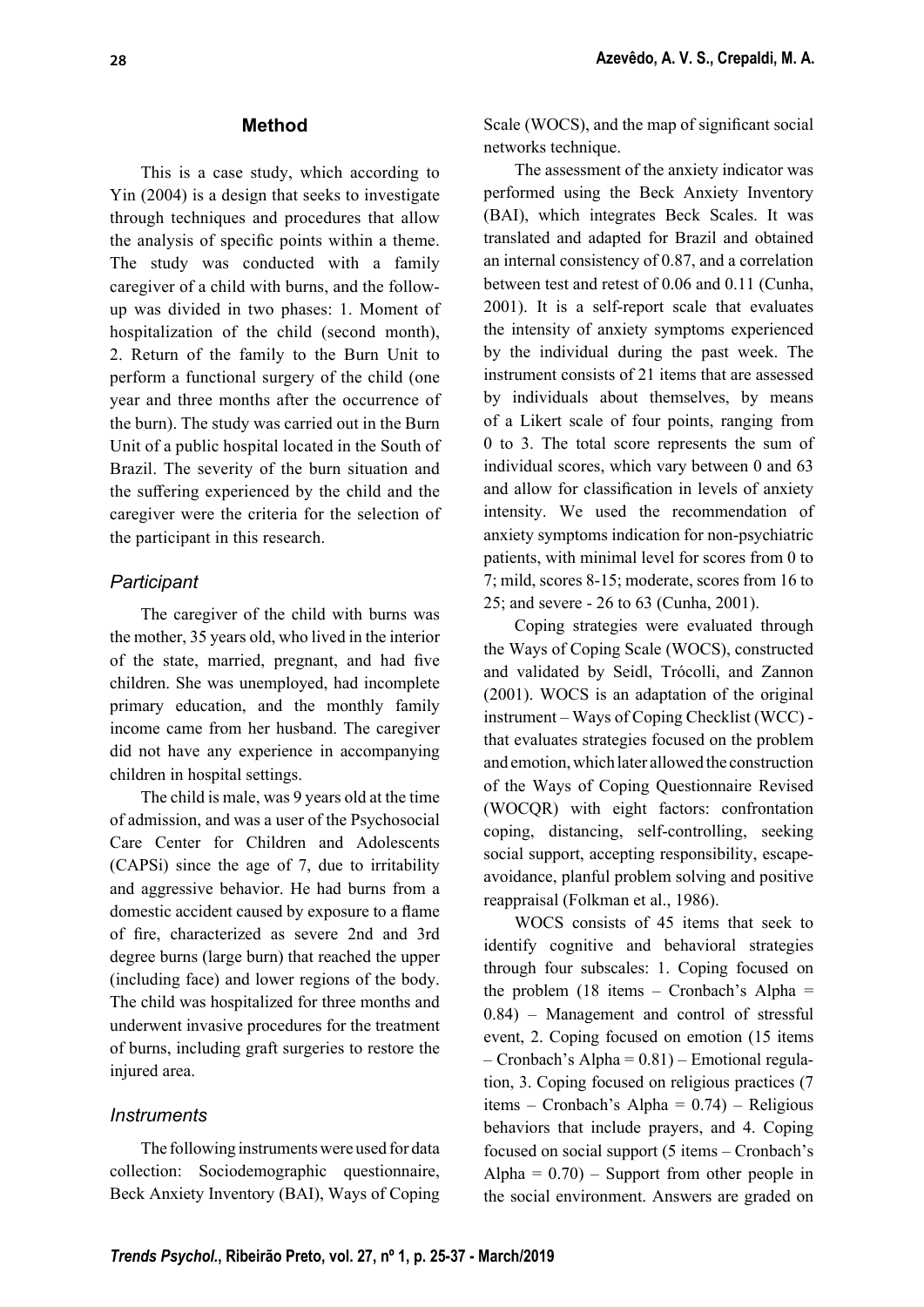a five-point Likert scale  $(1 - I$  never do it,  $2 - I$ do it a little, 3 – I sometimes do it, 4 – I often do it, and 5 – I always do it). WOCS data make it possible to highlight the main coping strategies used by individuals, based on scores that allow the verification of reactions to stressful events.

A sociodemographic questionnaire was used to obtain data about the companion (age, schooling, marital status, occupation, family income, previous experience as companion in hospital settings), and the child (age and diagnosis of burn).

An interview guide was used to direct the application of the network map, in order to identify the people who were offering support to the caregiver at the time, and the type of help received. The characterization of the social network was performed through a network map, which has three circles divided into four quadrants. The inner circle represents intimate relationships, the intermediate circle represents relationships with a lower level of commitment, and the outer circle the relationships with acquaintances (Sluzki, 1997). The quadrants are divided into four categories: family, friends; work and study relationships; and community relations, which was subdivided to include healthcare.

#### *Procedures*

The research project was approved by the Research Ethics Committee (REC) of the Hospital where the research was conducted and the ethics committee of the Federal University of Santa Catarina (Process 44539215.7.0000.0121). The caregiver of the child with burns was invited to participate in the research individually, after the objectives were presented and authorization was granted by signing the Free and Informed Consent Form (TCLE), according to resolution no. 466/2012 of the National Health Council, based on criteria established for research with human beings. Initially, the instruments were given for the companion to answer in the following sequence: Beck Anxiety Inventory and Ways of Coping Scale. Instructions for marking and clarifications regarding the alternatives

to be filled were offered, followed by a semistructured interview.

The first contact with the caregiver occurred in the second month of hospitalization of the child, and at that moment, the instruments to identify anxiety, coping and social networks were applied. The first interview was performed when the caregiver was accompanying the hospitalized child in the Burn Unit. The interview guide included questions regarding the accident that caused the burns; the emotional reactions of the mother when she saw the burned child; her perception and experience in the Burn Unit; her relationship with the healthcare team; her knowledge about treatment for burns; the reactions of the mother when she witnessed the child being submitted to invasive procedures; and the relationship established between the caregiver and the child.

The interview allowed us to hear and welcome the participant, so that we could then present the social network map, according to literature guidelines (Moré&Crepaldi, 2012). The network map drawing was presented with the following questions: (a) During the period you are at the hospital Madam, who are the people that are offering you support? $(b)$  How close to these people are you? What kind of support has been offered to you? (c) How long have you known this person? The participant was asked to identify the people in the four quadrants, how close they were, their function, and the type of support received from these people. An audio recorder was used during the application of the network map, with the participant's consent, allowing us to record the dialogue, which was helpful during the data analysis step.

The second contact with the caregiver occurred one year and three months after the accident, when the child returned to the hospital to perform a functional surgery to release a scar on their arm. First, the instruments were applied to assess anxiety and coping. The third interview included questions related to the experience of accompanying a hospitalized child in the Burn Unit; the repercussions of the accident and hospitalization for the family; the relationships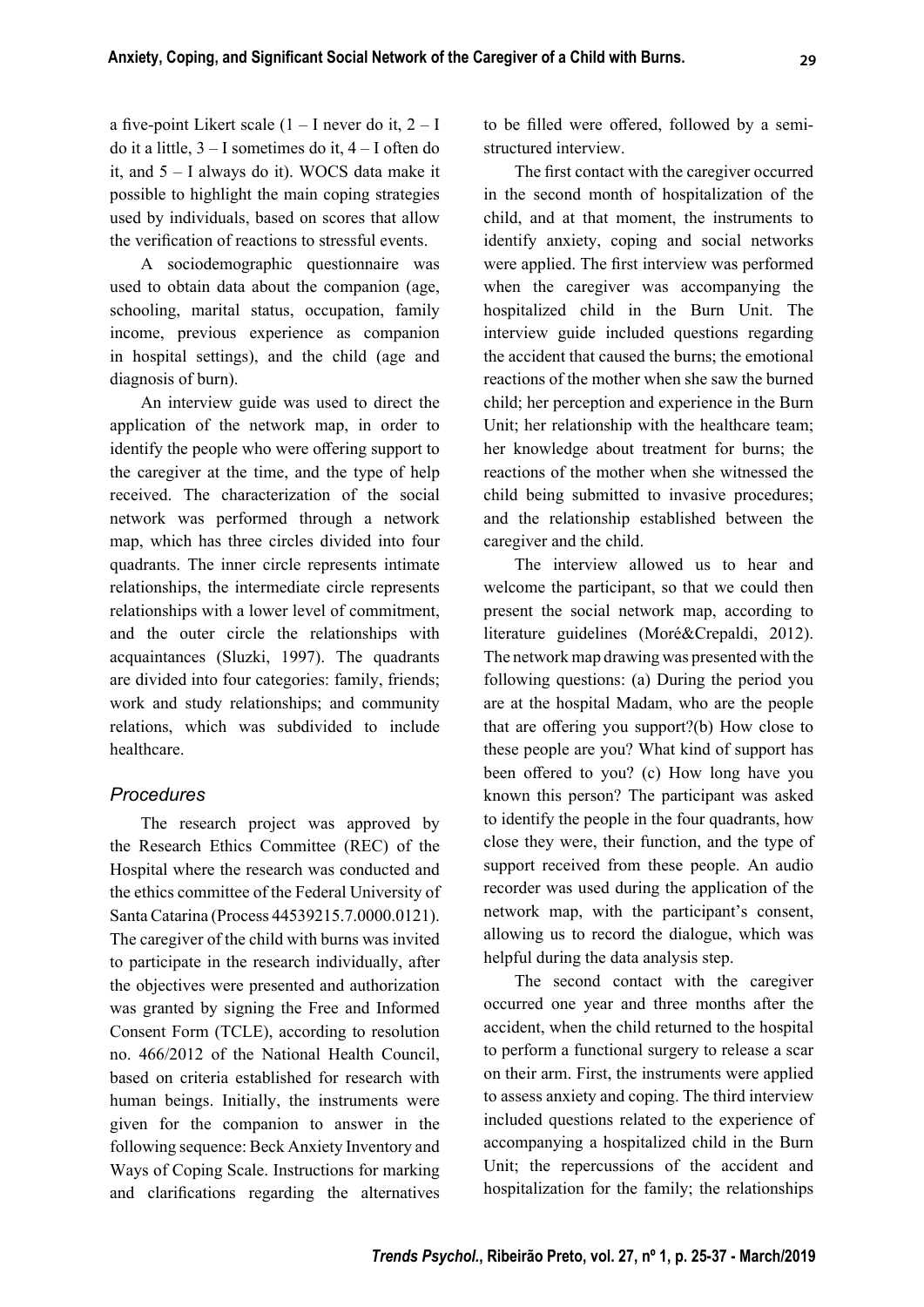between child, family and healthcare team; the reintegration of the child into social activities (school); rehabilitation treatment and future prospects for the child.

## *Data Analysis*

Data were initially analyzed calculating the means of the anxiety and coping scales by counting and verifying scores, following the recommendations of the respective instruments. Network map analysis included the following items (Sluzki, 1997): 1. Network structure (size, density, composition or distribution, dispersion, homogeneity and heterogeneity), 2. Network functions (social company, emotional support, cognitive or counseling guide, social regulation, material and service help, access to new contacts), and 3. Bond attributes (multidimensionality, reciprocity, intensity or commitment of the relationship, frequency of contact, relationship history). Data from the interviews were analyzed using a qualitative exploration of thematic analysis (Bardin, 2009), and through the reading, it was possible to identify two themes that were mentioned. In this research, a fictitious name (Maria) will be used to present the case study.

#### **Results**

Results will be presented in two phases: 1. Moment of child's hospitalization, 2. Return to the Burn Unit to accompany the child who underwent surgery.

## *Moment of the Accident and Hospitalization of the Child*

Maria's first reaction when she saw her child burned in the family setting was panic ("*The greatest despair in the world, I did not know if I could bear it*"). It was an emotional event in which the caregiver experienced a moment ofcrisis. First, a neighbor called the firefighters, then the child and the mother were taken to the city hospital, where they remained for two days. Those days were marked by moments of tension because of the severity of the case. Due to the severity of the burns, the child was transferred to a Children's Hospital, where they stayed for nine days in the Intensive Care Unit. Then, they were referred to the Burn Unit, where this study was conducted.

Maria said she was well received at the hospital's Emergency Department, as doctors informed her about the child's serious situation, the possibilities of treatment, and the risks. Once transferred to the Burn Unit, the nursing professionals presented her general information about the hospital unit: feeding schedules and routines. The healthcare team explained the general procedures for the treatment of burns, and when she witnessed the first dressing, she was sad and asked to leave the room because she felt like fainting, since she did not imagine the severity of the injuries. Later, she was able to observe the exchange of dressings and talk to the child, informing them that the procedures performed at the hospital were important for their recovery.

It should be noted that the child displayed irritability, complaints about pain, crying, and screams over the period they remained in hospital. It was possible to determine that Maria felt guilty about the burn event, due to the repeated explanations presented about the domestic accident ["*It was very fast, I left it on and went out of the house, when I realized there was already fire in the house*"].

Results of the assessment through the instruments showed that the score for the Beck Anxiety Inventory indicated mild anxiety (*M* = 15). In relation to coping strategies, it was found that religious practice presented the highest mean  $(M = 4.29)$ , followed by social support coping (*M* = 4.20), focusing on the problem (*M*  $= 4.11$ ), and on emotion ( $M = 1.60$ ).

Fourteen people were included in the network map structure, in the circle of greater closeness, representing a medium-sized network marked by social bonding (Figure 1). The number of men and women was balanced, there was no dispersion among the people in the network, and the main functions of the network are related to material help, emotional support, and cognitive guidance. Material assistance, in particular, came from family members, which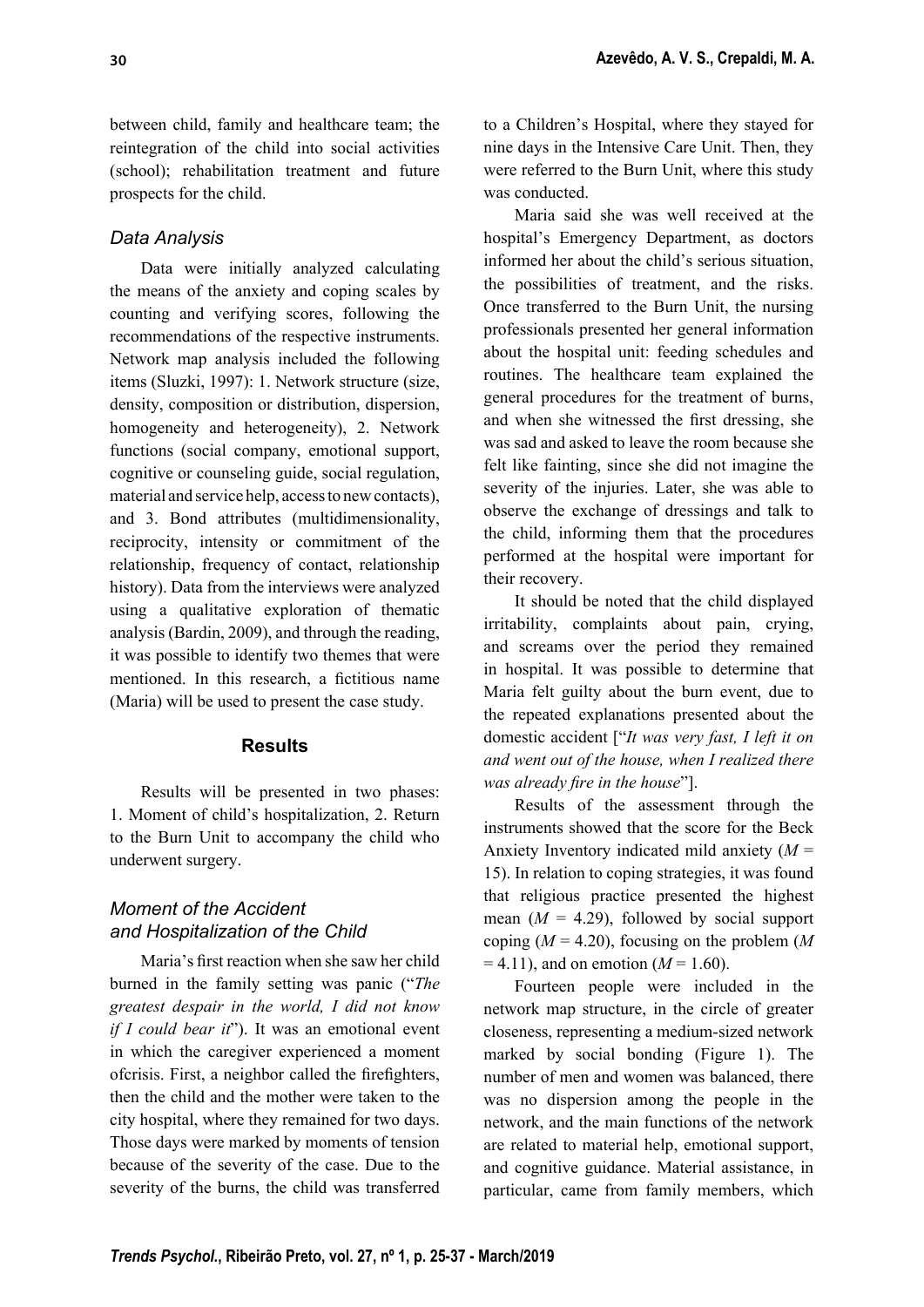included offering financial help and providing a car to take the child to the hospital; emotional support was offered by all members of the network, and cognitive guidance was the main function performed by the healthcare team. In the community, three neighbors and a couple of church pastors offered spiritual support through prayer. The only person included in the friends' network was the child's teacher, who used to send homework to be done in the hospital. In terms of bonding attributes, the predominant function was emotional support. People in the network maintained frequent contact and constituted a network based on a relationship of trust.



**Figure 1. Map of social networks during the period of hospitalization and outpatient treatment (Friends, Family, Community, Healthcare Team, Work/Study).**

#### *Return to the Burn Unit for Surgery*

One year and three months after the occurrence of burns, at 11 years old, the child returned to the burn unit for functional surgery, which aimed to minimize the effect of scars on the body. Outpatient treatment was being carried out through monthly visits to the hospital and physiotherapy sessions in the city of origin, funded by the city. Maria was accompanying her child and both arrived the day before surgery to prepare for hospital procedures. She pointed out that when she entered the hospital, memories from the time she had first accompanied the child there emerged (e.g., the moments when she was agitated and the memories of her child crying on the way to the surgical center). She contextualized the event that caused the burn, but this time she was restructuring her thoughts, which was possible to notice due to the absence of guilt.

She reported that after the accident she stopped doing handicrafts that used to generate income for the family, in order to dedicate herself to taking care of the child and her other children. At home, she performed a satisfactory exchange of dressings for the child, because she had observed this procedure at the time the child was hospitalized. The child returned to school at the beginning of the year 2015 the previous year they were away to dedicate themselves to the rehabilitation of their injuries, and because their house was very far from the school. At the beginning of the year, the family decided to move to another neighborhood near the school, to facilitate commuting. Initially, dialogues were established with the school coordination and the teacher, to facilitate the reintegration of the child. Classmates and teachers welcomed the child with positive messages, which pleased the child and the mother. The child was regularly going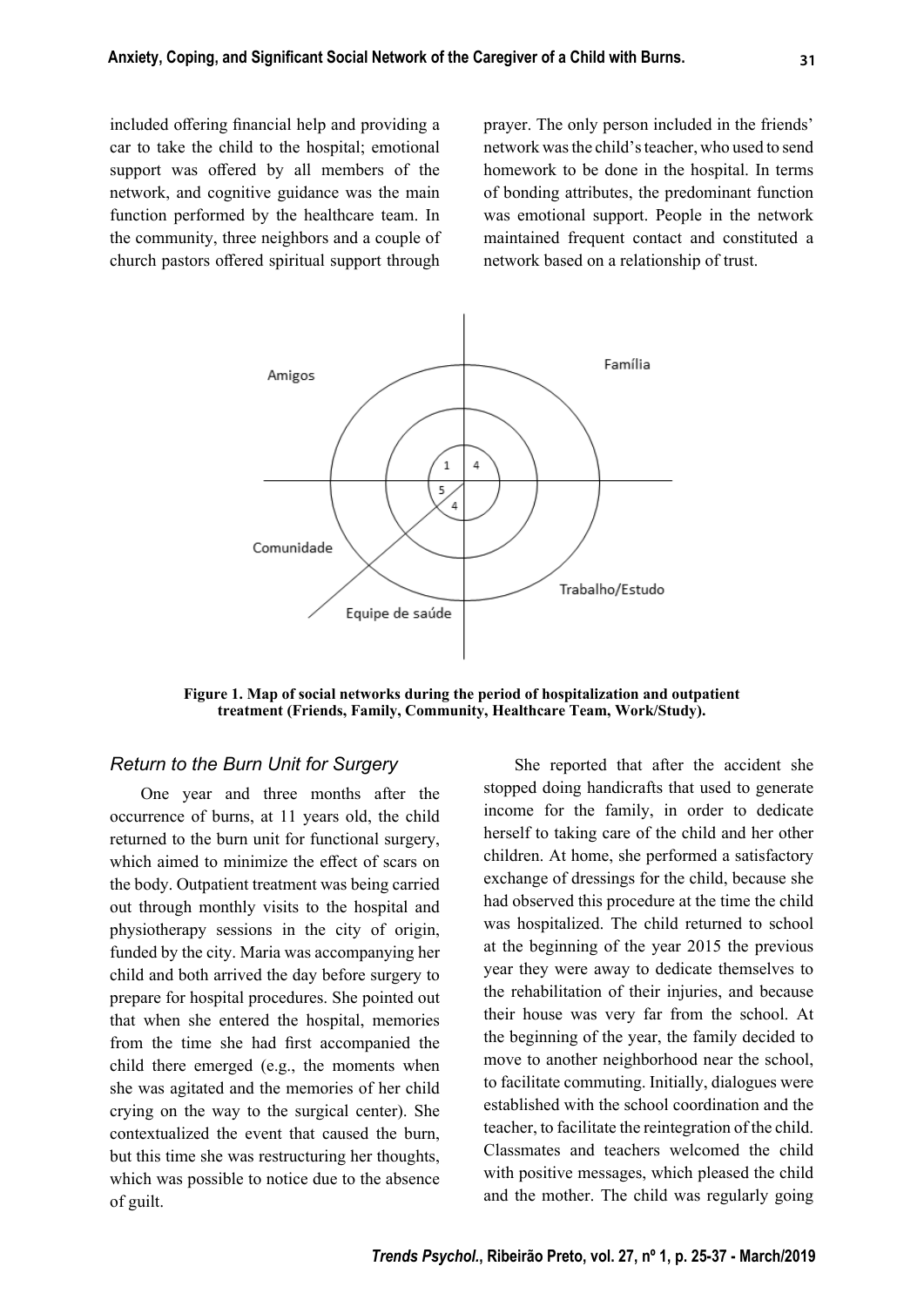to school, and in the other shift, they attended computer classes and an arts and crafts course.

Two months earlier, having been invited by a doctor, the child underwent neck surgery at another state public hospital. After having undergone this surgery, the child made new friends that began to visit the house, and started to pay more attention to their physical appearance, their future and the independence to perform chores at home ("*He has willpower and is determined to do things*"). A positive aspect highlighted by Maria was that she started receiving her social security benefit, which helps with the costs of dressings, medicine and commuting from her house to the Children's Hospital.

By analyzing instrument results, it was found that the mean obtained for the Anxiety Inventory was considered a mild indicator (*M*  $= 11.00$ ; the use of coping strategies based on religious practices presented the highest mean (*M* = 4.00), followed by problem assessment (*M*  $= 3.50$ ), social support ( $M = 3.40$ ), and emotion  $(M = 1.93)$ .

Fourteen people were included in the network map, ten females, which constitutes a medium-sized network with people located in the circles of greater and lesser closeness (Figure 2). The largest number of people is in the family quadrant, because there was a family rapprochement in the circle of greater closeness, involving eight people. It is important to highlight the fact that her daughter decided to live nearby to offer support. These family members offered social company and assistance in household chores, such as taking care of the children, which was performed by her motherin-law and her daughter, and making the car available for use, offered by her sister-in-law. A couple of friends who offered material help by providing medication, food, and social companionship during home visits on weekends were included in the circle of lesser closeness in the quadrant of friends. It is a new friendship that began through friends of the child's uncle. A new couple of church pastors was included in the circle of lesser closeness in the community quadrant, because they offer prayers every Saturday at the child's house. The healthcare team quadrant consisted of two individuals who were considered significant because they offered emotional support and cognitive guidance, with general information to facilitate the continuation of outpatient treatment. The predominant function of the bond was emotional support, offered by all members of the social network. The frequency of contact was considered satisfactory because they met regularly.



**Figure 2. Map of networks in the phase of return to the burn unit (Friends, Family, Community, Healthcare Team, Work/Study).**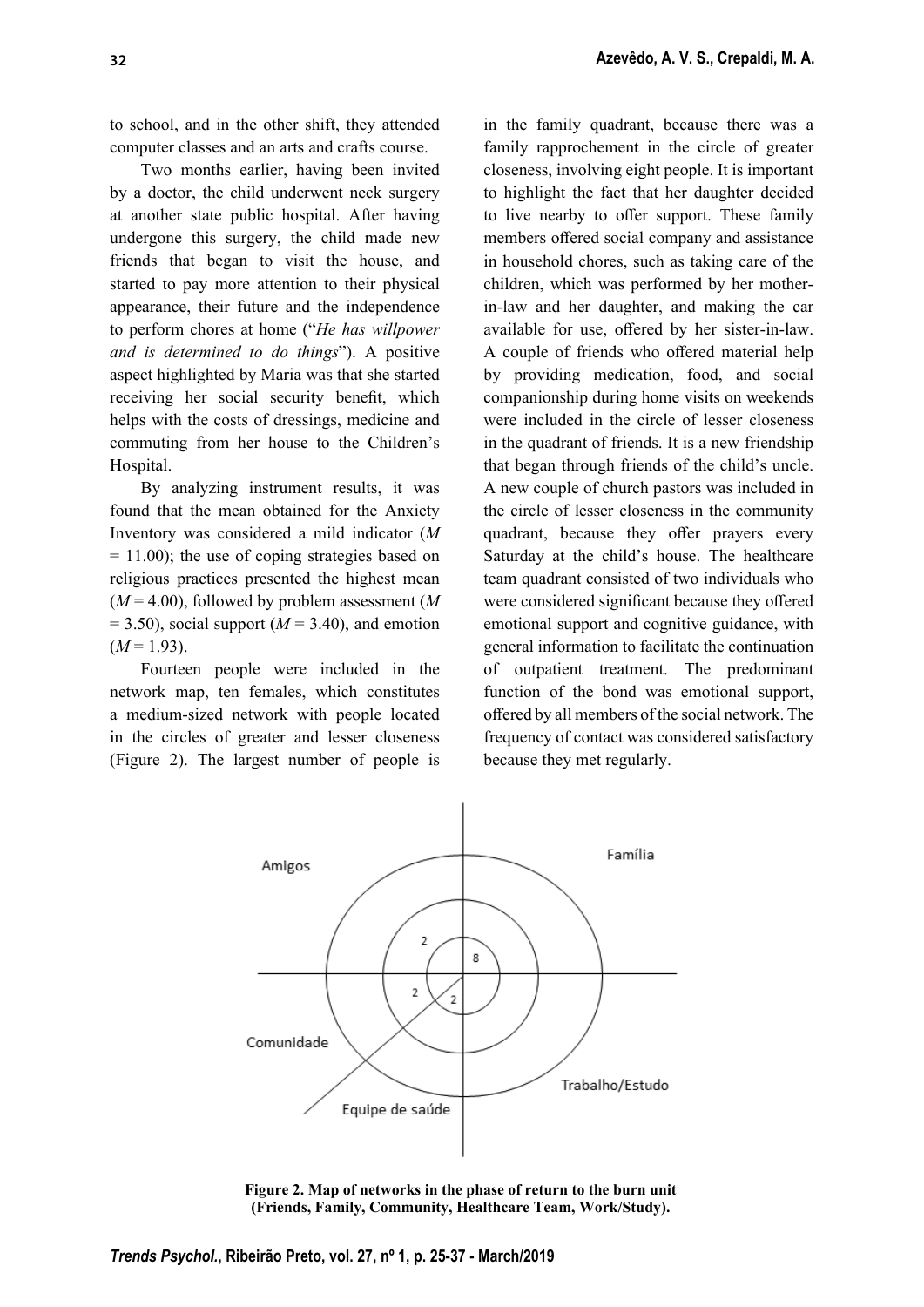## **Discussion**

In this case study, indicators of mild anxiety were identified in the family caregiver of the hospitalized child, both in the hospitalization stage and one year after the burn event. However, in scientific research, symptoms of general anxiety have been found in several studies (Kent et al., 2000; Oliveira, Fonseca, Leite, & Santos, 2015; Phillips&Rumsey, 2008). Anxiety may be related to the following aspects: concerns regarding the treatment process, child recovery, and how to minimize the suffering experienced by the child (Bicho&Pires, 2002), especially with regard to painful sensations and the child's future (Thompson et al., 1999).

The fact that the family caregiver shows mild anxiety allows us to reflect on the people who offered some assistance, since it was mentioned that the healthcare team contributed through emotional support, which is a particular aspect that provided satisfaction to the caregiver. The panic reaction when she saw the child with burns, and the alternating feelings during the period of hospitalization are consistent with the results found in other studies (McGarry et al., 2015; Oster,Hensing, Lojdstrom, Sjoberg, & Willebrand, 2014). Thus, it is possible to say that the emotional impact caused by the burn process on the child had repercussions on the family caregiver throughout hospitalization, but the indicators of emotional states gradually decreased, as a result of the contacts made at the hospital and the ways of coping.

Coping strategies focused on religious practices, on the problem, and on social support were the most used, which is consistent with the results of a study conducted with parents of children with burns (Suurmond et al., 2011). Parents who felt guilty, in particular, used strategies focused on the problem and on religious practices (Suurmond et al., 2011). This fact could be observed at the time of hospitalization, when the caregiver displayed feelings of guilt and used religious practices, which confirms previous studies that emphasized that religious beliefs were the main way for caregivers to cope

with the situation (LeDoux, Meyer, Blakeney, & Herndon, 1998; Rosenberg et al., 2007).

As for guilt feelings and the use of religious practices, authors have indicated that they represent a negative way of religious coping, which occurs when negative connotations are attributed to the as (Pargament, Koenig, & Perez, 2000). The unpredictability of the accident that caused burns, and the fear of arriving at the hospital, probably allowed the emergence of feelings of guilt, and in the case of the family caregiver of a severely burned child, it was aggravated due to anxiety. In this sense, establishing relationships between religiosity, spirituality, emotional states (anxiety), coping, and social support, is a strategy that can be used in research and interventions, and is currently being investigated in international research (Rosmarin, Alper, & Pargament, 2016).

It is important to highlight the relationship between coping and the social support received from people considered significant. The family quadrant was the one that involved the greatest number of people, including the rapprochement of relatives, and the functions of material help and emotional support were predominant. The healthcare team quadrant was emphasized because healthcare professionals provide support and care to meet the needs of the caregiver and the child. Studies on social networks in the context of child hospitalization due to acute and chronic illnesses obtained similar results, since caregivers emphasized that the support received from the family and the healthcare team contributed to coping with the situations (Caminha, 2008; Fonseca&Marcon, 2009; Lorenzi&Ribeiro, 2006; Menezes et al., 2016; Nóbrega, Collet, Silva, & Coutinho, 2010; Primio et al., 2010).

This allows us to understand that in the hospital institution, regardless of the type of illness and the sector where the child and the caregiver are, the family and the healthcare team are the main significant social networks. Overall, involvement through constant support is a strategy used by the parents of the child with burns to minimize emotional changes and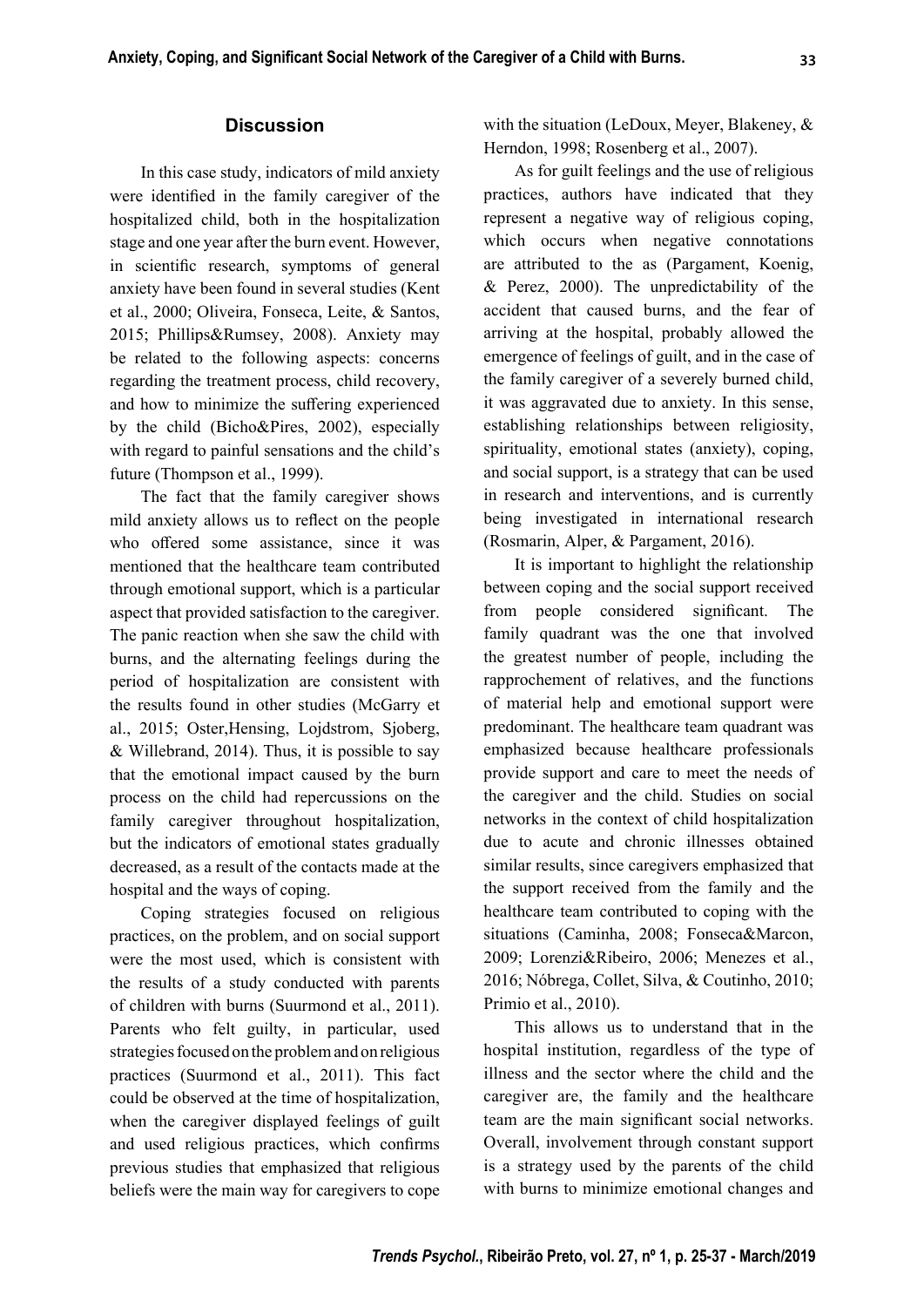restore the family's well-being (Oster et al., 2014).

This support received from family members and the healthcare team may have helped the family caregiver of the child with burns manage the child's emotional reactions during the post-hospitalization period. According to the caregiver, the experience of accompanying the hospitalized child with burns generated psychological distress, which is consistent with results of a study that sought to explore the experiences of caregivers, which include moments of tension and distress related to the memories of the hospitalization stage (Varela,Vasconcelos, Santos, Pedrosa, & Sousa, 2009). The caregiver of the child was able to restructure this experience, since she realized that there were possibilities to be accomplished, such as engaging the child in social activities.

It was found that the dialogue between the child's mother and the school principal had positive effects on how the child was received by their classmates, teachers, and school employees, when the child returned to the school environment a year after the burn event. A study pointed out that there are aspects that contribute to the child's adaptation to school, such as the parents' confidence in themselves; the child's capacity to cope with situations; and the way the school prepares itself to receive the child (Horridge, Cohen, & Gaskell, 2010). School receptivity contributes to the reinsertion of the child into the educational environment, and assists in the relationship between the child and their parents (Horridge et al., 2010).

As regards the emotional changes and social repercussions experienced by the caregivers of children with burns, one of the aspects emphasized was the financial cost of travel to the hospital and to purchase dermatological products. Parents of children with burnswho have lower family income, experience socioeconomic changes due to extra expenses during the process of treatment and rehabilitation of burns (Kilburn &Dheansa, 2014). In summary, the emotional changes, the changes in family relationships, and social aspects involved,were experienced through a process in which family members

developed interactions that contributed to coping with the situations.

### **Final Considerations**

In this study, it should be emphasized thatduring the phases experienced by the caregiver of the child with burns, from the period of hospitalization (second month) until the return to the burn unit (after one year and three months), indicators showed mild anxiety, and coping strategies were directed towards religious practices, problem assessment, and social support. Social networks went through some changes regarding the removal of some people during the post-hospitalization stage, and the inclusion of new people into the family quadrant.

The network functions of material help and emotional support were predominant in the family, community, and friends quadrants, and the role of cognitive guidance came specifically from the healthcare team. It was found that one year and three months after the burn event, the caregiver presented positive perspectives regarding the future of the child and the reorganization of family functioning in order to continue the burn rehabilitation treatment.

In this sense, the family caregiver of a child with burns experiences different moments during the process of treatment and rehabilitation of burns, initially marked by panic, the experience was restructured over time through the support of social networks. It is recommended that future research focus on longitudinal studies to follow the caregiver and the family, and thus investigate other variables, such as family functioning, posttraumatic stress, and resilience.

### **References**

- American PsychiatricAssociation. (2014). *DSM-5:Manual de diagnóstico e estatística das perturbações mentais* (5thed.). Porto Alegre, RS: Artmed.
- Azevêdo, A. V. S., & Trindade, A. F. (2011). Intervenção psicológica no acompanhamento hospitalar de uma criança queimada. *Psicologia*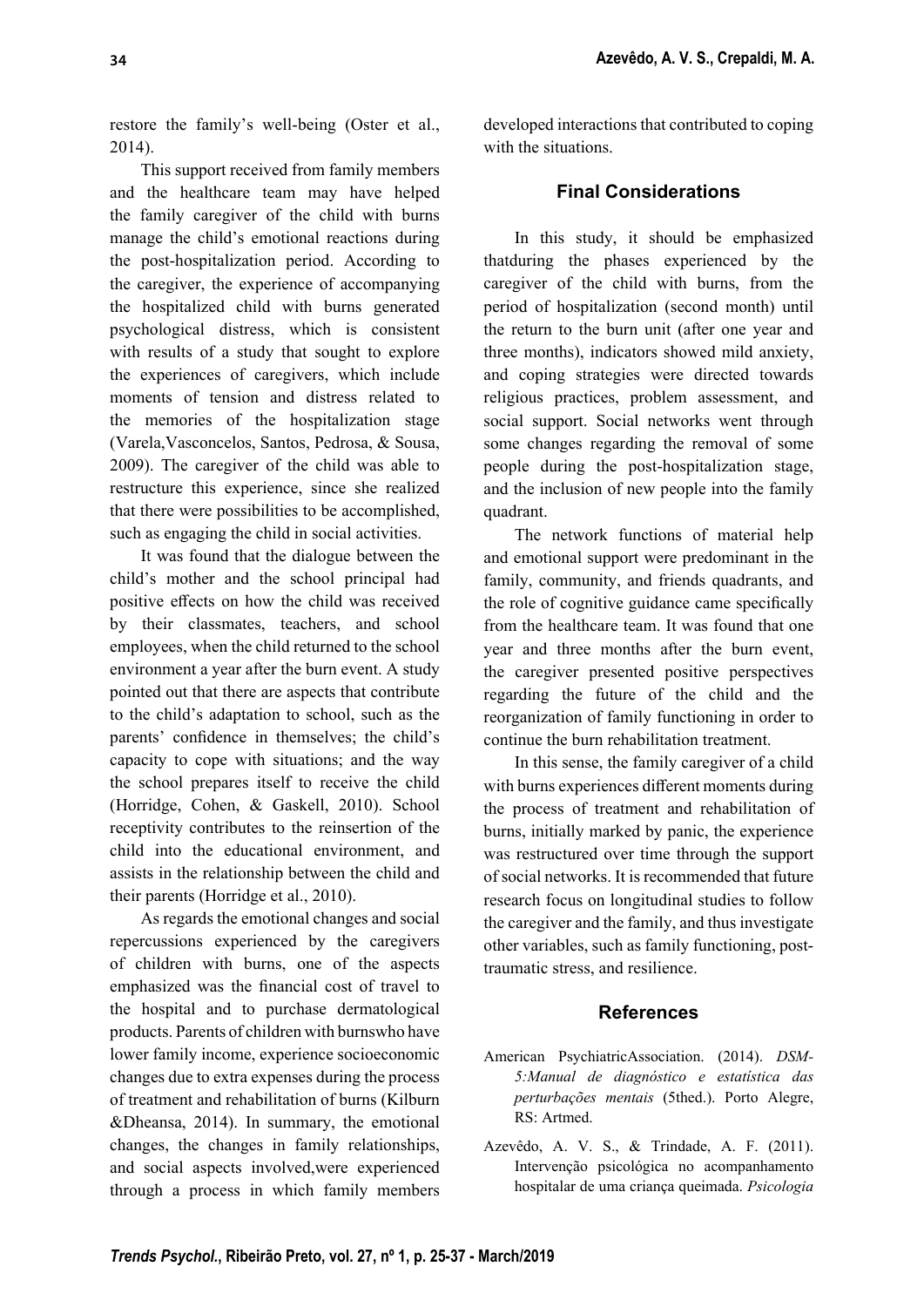*Ciência e Profi ssão*, *31*(2), 328-339. http:// dx.doi.org/10.1590/S1414-98932011000200010

- Bakker, A., Maertens, K.J.P., Van Son, M.G.M., & Van Loey, N.E. E. (2013). Psychological consequence of pediatrics burns from a child and family perspective: A review of the empirical literature. *Clinical Psychology Review*, *33*(3), 361-371. http://10.1016/j. cpr.2012.12.006
- Bakker, A., &Walstra, J. (2013). Psychischereacties op trauma bijkinderenenouders [Psychological reactions on trauma in children and parents]. In A. E. E. De Jong (Ed.), *Brandwondenzorg* [Burn care]. Breda, Nederland.
- Bardin, L. (2009). *Análise de Conteúdo*. Lisboa:Edições 70.
- Barros, L. (2003). *Psicologia pediátrica: Perspectiva desenvolvimentista.* Lisboa: Climepsi.
- Bicho, D., & Pires, A. (2002). Comportamento de mães de crianças hospitalizadas devido a queimaduras. *Análise Psicológica*, *1*, 115-129. Retrievedfromhttp://www.scielo.mec.pt/pdf/ aps/v20n1/v20n1a11.pdf
- Caminha, M.I. (2008). *Fissuras e cicatrizes familiares: Dinâmica relacional e a rede social signifi cativa de famílias com crianças com fi ssura labiopalatal*(Master thesis, Programa de Pós-Graduação em Psicologia, Universidade Federal de Santa Catarina, Florianópolis, SC, Brazil).
- Carnier, L.E., Rodrigues, O.M.P.R., & Padovani, F.H.P. (2012). Stress materno e hospitalização infantil pré-cirúrgica. *Estudos de Psicologia*  (Campinas),*29*(3), 315-325. http://dx.doi. org/10.1590/S0103-166X2012000300002
- Cella, D. F., Perry, S. W., Poag, M. E., Amand, R., & Goodwin, C. (1988). Depression and stress responses in parents of burned children. *Journal of Pediatric Psychology, 13*(1), 87-99.
- Chorney, J.M., &Kain, Z.N. (2010). Familycentered pediatric perioperative care. *Anesthesiology*, *112*(3), 751-755. http://10.1097/ ALN.0b013e3181cb5ade
- Coyne, I. (2006). Children's experiences of hospitalization. *Journal of Child Health Care*, *10*(4), 326-336. http://10.1177/1367493506067884
- Crepaldi, M.A., Rabuske, M.M., & Gabarra, L.M. (2006). Modalidades de atuação do psicólogo em psicologia pediátrica. In M.A. Crepaldi,

M.B.M. Linhares, & G.B. Perosa (Eds.), *Temas em Psicologia Pediátrica* (pp. 13-55). São Paulo, SP: Casa do Psicólogo.

- Cunha, J. A. (2001). *Manual da versão em portuguê s das Escalas Beck*. São Paulo, SP: Casa do Psicólogo.
- Dabas, E. (1993). *Red de redes: lás prácticas de intervención em redes sociales*. Buenos Aires: Piados.
- Ferreira, L. A. (2006). *Ser mãe no mundo com o fi lho que sofreu queimaduras: Um estudo compreensivo* (Unpublisheddoctoraldissertation, Instituto de Psicologia, Universidade de São Paulo, SP, Brazil).
- Folkman, S. (2011). Stress, health, and coping: Synthesis, commentary, and future directions. In S. Folkman (Ed.), *The Oxford handbook of stress, health, and coping* (pp. 453-462). New York: Oxford University Press.
- Folkman, S., Lazarus, R.S., Dunkel-Schetter, C., De Longis, A., &Gruen, R.J. (1986). Dynamics of a stressful encounter: Cognitive appraisal, coping, and encounter outcomes. *Journal of Personality and Social Psychology*, *50*(5), 992- 1003. Retrieved fromhttps://www.ncbi.nlm.nih. gov/pubmed/3712234
- Fonseca, E.L., &Marcon, S.S. (2009). Rede de apoio às famílias de bebês de baixo peso após a alta hospitalar: Um estudo qualitativo, *Online BrazilianJournalofNursing*, *8*(2), 1-6. Retrieved from http://www. objnursing.uff.br/index.php/nursing/article/ view/j.1676-4285.2009.2443/513
- Gawryszewski, V.P., Bernal, R.T.I., Silva, N.N., Morais-Neto, O.L., Silva, M.M.A., Mascarenhas, M.D.M., ...Malta, D.C. (2012). Atendimentos decorrentes de queimaduras em serviços públicos de emergência no Brasil, 2009. *Cadernos de Saúde Pública*, *28*(4), 629-640. http://dx.doi. org/10.1590/S0102-311X2012000400003
- Hall, E., Saxe, G., Stoddard, F., Kaplow, J., Koenen, K., Chawla, N., …King, D. (2006). Posttraumatic stress symptoms in parents of children with acute burns. *Journal of Pediatric Psychology*, *31*(4), 403-412. http://10.1093/jpepsy/jsj016
- Horridge, G., Cohen, K., & Gaskell, S. (2010). Burned: Parental, psychological and social factors influencing a burn-injured child's return to education. *Burns*, *36*(5), 630-638. http://doi. org/10.1016/j.burns.2009.08.013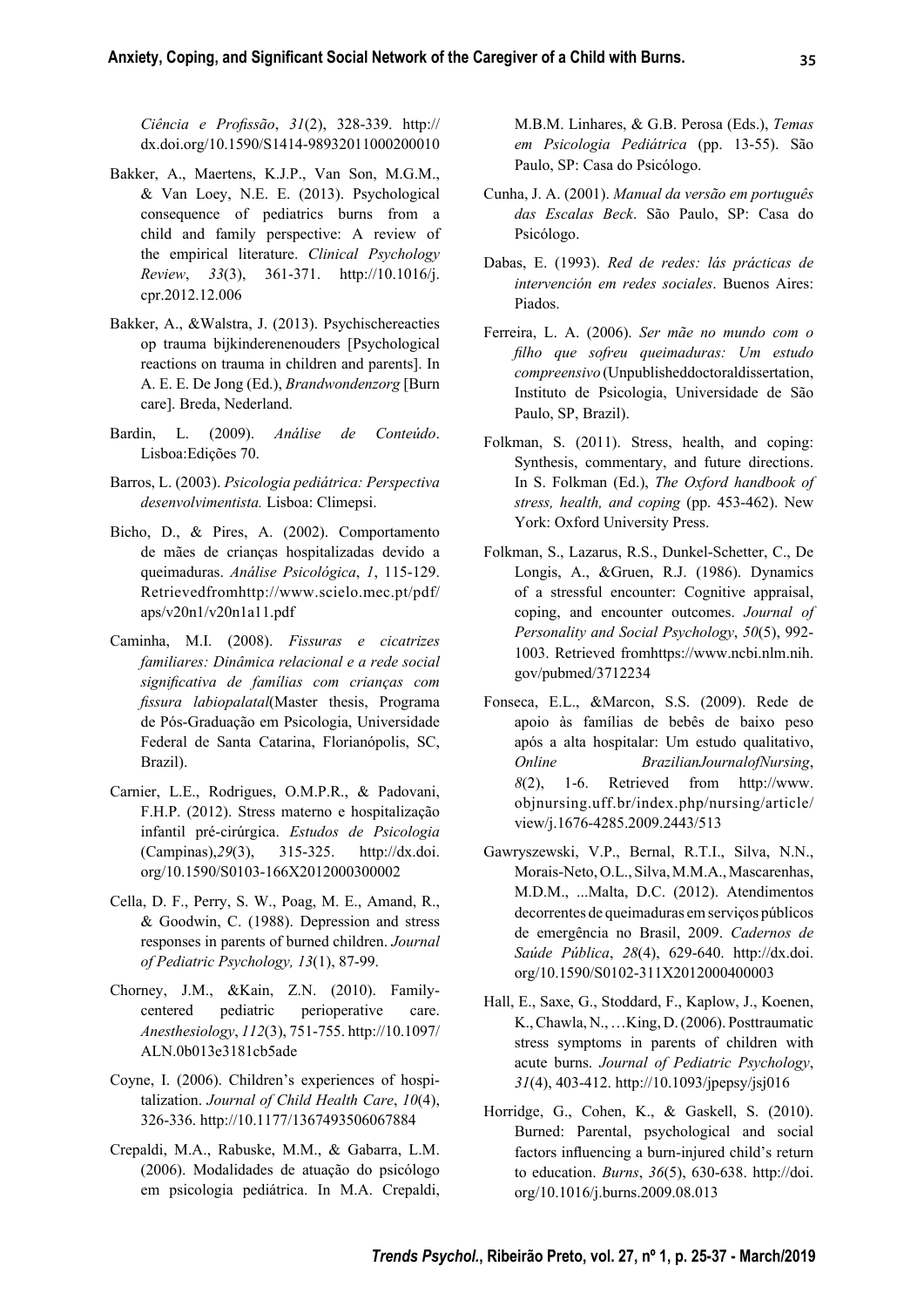- Kazak, A. E., Kassam-Adams, N., Schneider, S., Zelikovsky, N., Alderfer, M. A., & Rourke, M. (2006). An integrative model of pediatric medical traumatic stress. *Journal of Pediatric Psychology, 31*(4), 343-355. http://10.1093/ jpepsy/jsj054
- Kent, L., King, H., & Cochrane, R. (2000). Maternal and child psychological sequelae in pediatric burn injuries. *Burns*, *26*(4), 317-322. http://doi. org/10.1016/S0305-4179(99)00172-2
- Kilburn, N., & Dheansa, B. (2014). Socioeconomic impact of children's burns-a pilot study. *Burns*, *40*(8), 1615-1623. http://:10.1016/j. burns.2014.03.006
- Landolt, M. A., Buehlmann, C., Maag, T., & Schiestl, C. (2009). Brief report: Quality of life is impaired in pediatric burn survivors with posttraumatic stress disorder. *Journal of Pediatric Psychology,34*(1), 14-21. http://10.1093/jpepsy/ jsm088
- Langeland, W., & Olff, M. (2008). Psychobiology of posttraumatic stress disorder in pediatric injury patients: A review of the literature. *Neuroscience and Biobehavioral Reviews, 32*(1), 161-174.
- Lazarus, R.S., & Folkman, S. (1984). *Stress, appraisal and coping*. New York, Springer.
- LeDoux, J. M., Meyer, W. J., Blakeney, P. E., & Herndon, D. N. (1998). Relationship between parental emotional states, family environment and the behavioral adjustment of pediatric burn survivors. *Burns*, *24*(5), 425-432. https://doi. org/10.1016/S0305-4179(98)00038-2
- Lorenzi, P.C., & Ribeiro, N.R.R. (2006). Rede de apoio familiar na hospitalização infantil. *Família Saúde e Desenvolvimento*, *8*(2), 138-145. http:// dx.doi.org/10.5380/fsd.v8i2.7988
- McGarry, S., Eliott, C., McDonald, A., Valentine, J., Wood, F., & Girdler, S. (2015). "This is not just a little accident": A qualitative understanding of pediatric burns from the perspective of parents. *Disability and Rehabilitation*, *37*(1), 41-50. http ://10.3109/09638288.2014.892640
- McGarry, S., Girdler, S., McDonaldo, A., Valentine, J., Wood, F., & Elliot, C. (2013). Paediatric medical trauma: The impact on parents of burn survivors. *Burns*, *39*(6), 1114-1121.http://doi. org/10.1016/j.burns.2013.01.009
- Menezes, M., Moré, C.L.O.O., & Barros, L. (2016). As redes sociais dos familiares acompanhantes durante internação hospitalar de crianças

[Specialissue]. *Revista da Escola de Enfermagem da USP*, *50*, 107-113.http://dx.doi.org/10.1590/ S0080-623420160000300016

- Moré, C.L.O.O., & Crepaldi, M.A. (2012). O mapa de rede social significativa como instrumento de investigação no contexto da pesquisa qualitativa. *Nova Perspectiva Sistêmica*, *43*, 84- 98.Retrievedfromhttp://pesquisa.bvs.br/brasil/ resource/pt/psi-57034
- Nóbrega, V.M., Collet, N., Silva. K.L., & Coutinho, S.E.D. (2010). Rede e apoio social das famílias de crianças em condição crônica. *Revista Eletrônica de Enfermagem*, *12*(3), 431-40. http://dx.doi.org/10.5216/ree.v12i3.7566
- Oliveira, V.V., Fonseca, A.S., Leite, M.T.S., & Santos, L.S. (2015). Vivência dos pais no enfrentamento da situação de queimaduras em um filho. Revista *Rene*, *16*(2), 201-20. http://10.15253/2175- 6783.2015000200
- Oster, C., Hensing, I., Lojdstrom, T., Sjoberg, F., &Willebrand, M. (2014). Parents' perceptions of adaptation and family life after burn injuries in children. *Journal of Pediatric Nursing*, *29*(6), 606-613. http://doi.org/10.1016/j. pedn.2014.06.010
- Pargament, K.I., Koenig, H.G., & Perez, L.M. (2000). The many methods of religious coping: Development and initial validation of the RCOPE. *Journal of Clinical Psychology*, *56*(4), 519-543. Retrieved from http://www.ncbi.nlm. nih.gov/pubmed/10775045
- Phillips, C., & Rumsey, N. (2008). Considerations for the provision of psychosocial services for families following paediatric burn injury--A quantitative study. *Burns*, *34*(1), 56-62. http:// doi.org/10.1016/j.burns.2006.12.003
- Primio, A.O., Schwartz, E., Bielemann, V.L.M., Burille, A., Zillmer, J.G.V., &Feijó, A.M. (2010). Rede social e vínculos apoiadores das famílias de crianças com câncer. *Texto Contexto Enfermagem*, *19*(2), 334-42.http://dx.doi. org/10.1590/S0104-07072010000200015
- Rosenberg, L., Blakeney, P., Thomas, C. R., Holzer, C. E., Robert, R. S., & Meyer, W. J. (2007). The importance of family environment for young adults burned during childhood. *Burns*, *33*(5), 541-546. http://doi.org/10.1016/j. burns.2006.11.005
- Rosmarin, D.H., Alper, D.A., & Pargament, K.I. (2016). Religion, spirituality, and mental health.